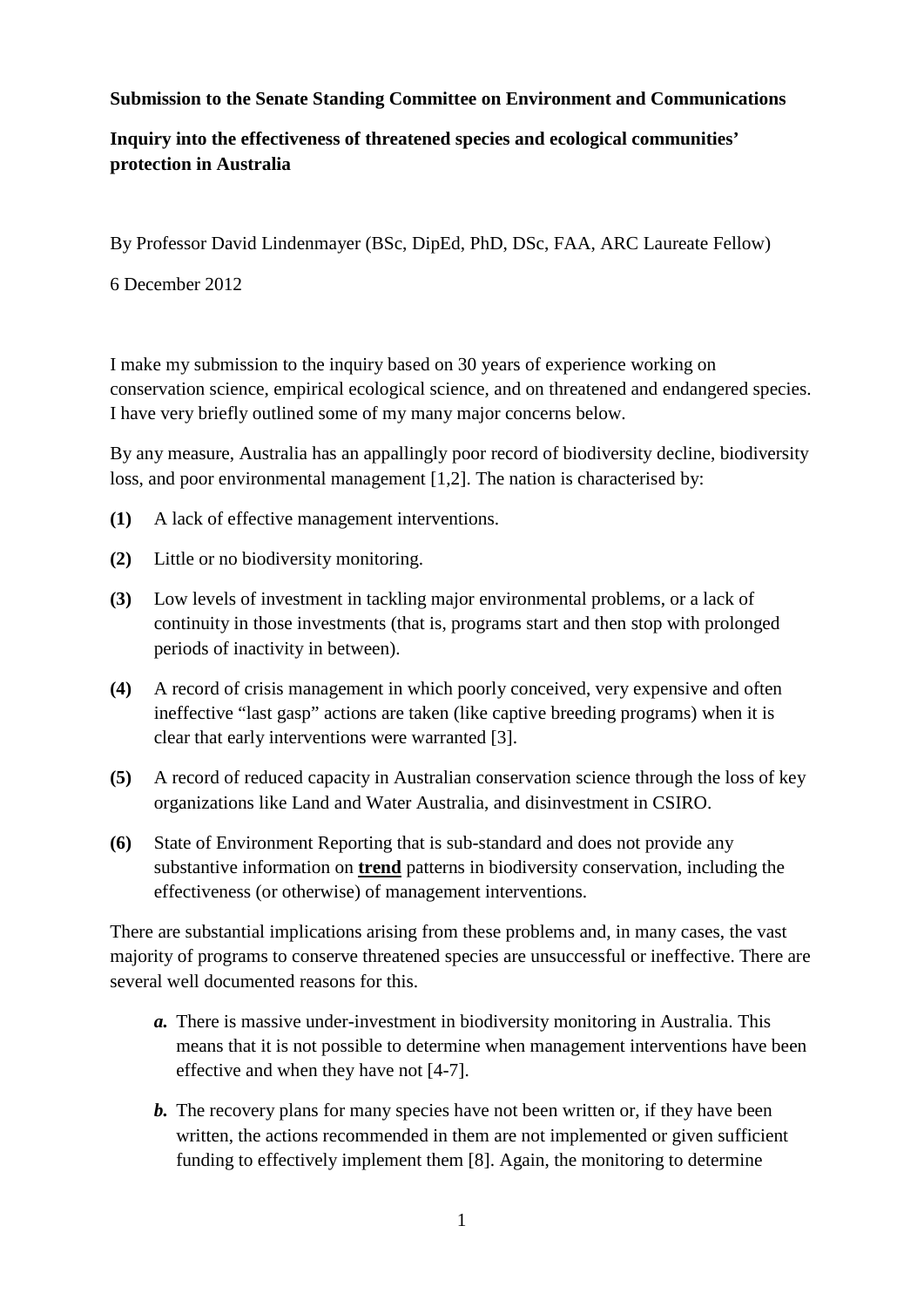management effectiveness is rarely done (or it is done poorly) and it is not resourced in a way to make that monitoring effective.

- *c.* There is currently no mechanism set in place to tie monitoring to resource use. For example, despite an extensive native forest logging industry, there are few effective monitoring programs to determine the impacts of logging or efforts to mitigate those impacts [7].
- *d.* In many cases, land use activities that have major negative impacts on biodiversity take precedence, leaving no ecological margin for effective conservation. As an example, the Regional Forest Agreements have locked in major over-commitments of timber and pulpwood resources in Victorian forests. The negative impacts of this on the endangered Leadbeater's Possum are clear [9] – especially following the 2009 wildfires. Yet, there is no provision to adequately protect the species because rates and impacts of logging are locked in under the RFA process. Hence, Leadbeater's Possum will be doomed to extinction because of a legislative inability to conserve the species (coupled with poor resource management policies on the part of the Victorian Government). In the particular case of the conservation of that species, we already know well what has to be done to conserve it (that is well documented and has been so for two decades). It is poor policy and inaction that is leading to the species' demise.
- *e.* There is currently a very strong push in all state and federal jurisdictions to reduce the number of people involved in park management and biodiversity conservation. This is a major issue because it requires many well qualified and field competent people to implement good environmental management (and associated biodiversity monitoring). Notably, there are several good examples of effective conservation management when good staff are retained and funding levels are appropriate. For instance, biodiversity management and monitoring in Booderee National Park in the Jervis Bay Territory [10] and woodland conservation on private land under the Australian Government's Environmental Stewardship Program [11].
- *f.* There is currently a push to reduce so called "green tape". This is misguided and inappropriate as the need for environmental regulation to reduce the risks associated with over-development are well known [8]. As an example, there are currently plans to hand management for the environment and biodiversity conservation under the EPBC Act 1999 to the States. This is inappropriate because poor policies from one level of government will often need to be tempered by more appropriate considerations from another level of government. For instance at present (2012), oversight by the Federal Government is essential to limit the current raft of antienvironment actions of the largely environmentally-bankrupt eastern seaboard states of Australia [12]. The issue here is that there is a need for legislation and regulation at several levels of government to properly manage biodiversity and properly manage natural resources.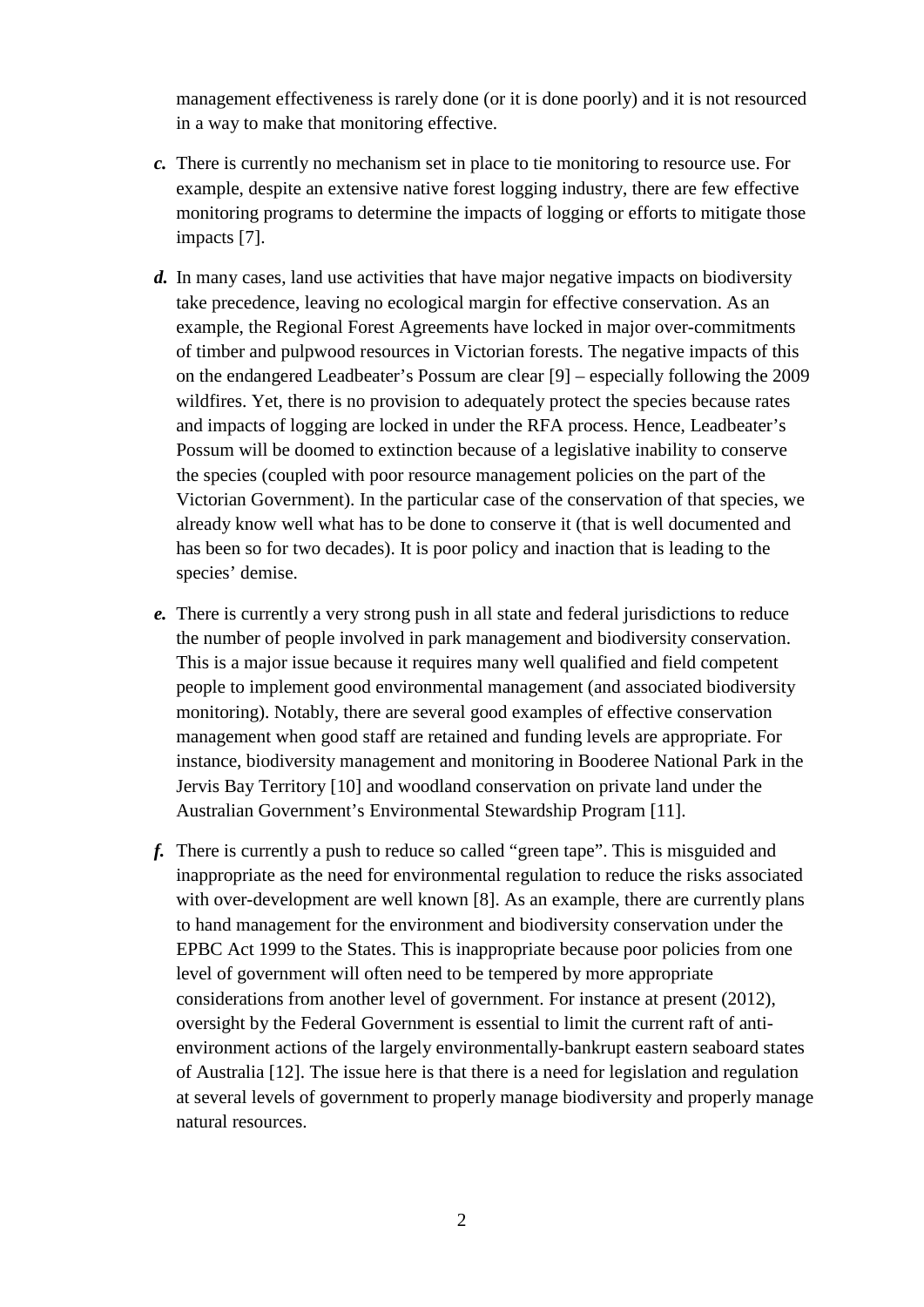## **What needs to happen?**

Based on my long expertise, I suggest that several key actions need to be taken.

- **A.** The Federal Government should not cede its biodiversity conservation roles to state governments such as through watering down the EPBC Act. Indeed, it is quite clear in recent years that the States are pursuing agendas to weaken environmental legislation and conservation management. More than ample evidence comes from such examples as policies and actions to introduce livestock grazing to the Victorian high country, and so-called "reforms" of NSW vegetation management policies that will promote land clearing [12].
- **B.** There needs to be significant long-term and large-scale investment in biodiversity conservation in Australia. Major problems have developed as a consequence of 200 years of widespread environmental mismanagement; they will not be rectified by limited 3-year granting programs. There needs to be thought given to large-scale, longterm environmental funding that promotes long-term ecologically sustainable environmental management (that facilitates biodiversity conservation). Options include an environmental future fund and/or an environmental levy [1], or a GST on food with the funds generated dedicated to environmental management [13]. There is also considerable merit in establishing a biodiversity conservation Research and Development Corporation for this nation – to reverse the loss of key infrastructure support and disinvestment over the past decade (such as the loss of Land and Water Australia and other institutions).
- **C.** There is a critical need to mandate effective biodiversity conservation programs (including biodiversity monitoring programs) that are tied closely to approvals to use natural resources [7].
- **D.** There is a need for proper recovery plans to be developed and then effectively funded so they can be properly implemented.

I am more than happy to give evidence in person should the Committee wish me to do so.